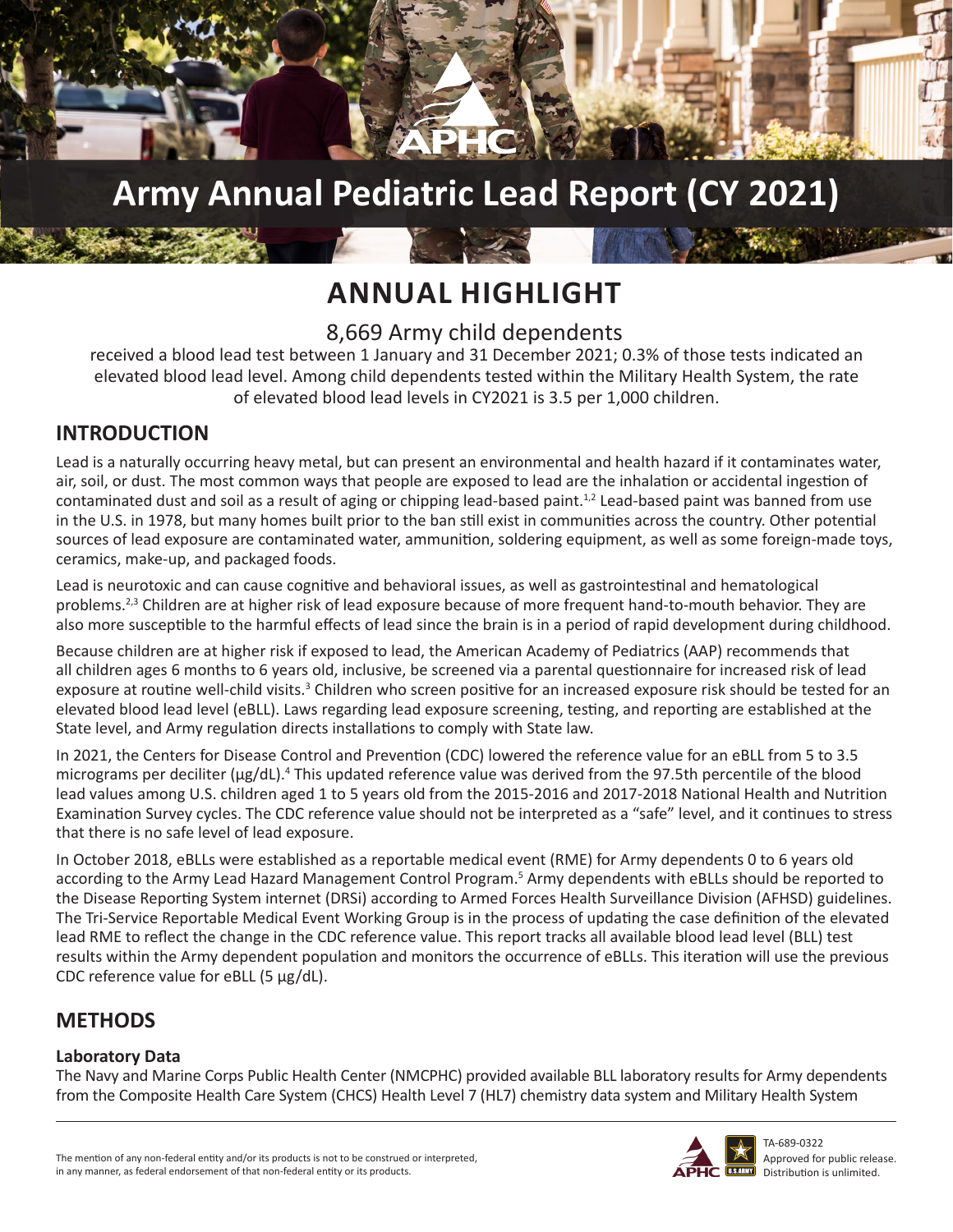(MHS) GENESIS. Records are dated according to the BLL collection date, and this report covers test results collected from 1 October through 31 December 2021 (CY2021 Q4), as well as a summary of all CY2021 results. The data include all BLL test results above and below the eBLL cutoff collected within the MHS. This includes test results for Army dependents who receive care at Army military medical treatment facilities (MTFs) and other Department of Defense (DOD) facilities. Test results were excluded from the analysis when the unit of measure or the result could not be determined, or the biological sample was not blood.<sup>6</sup> Zinc photoporphyrin (ZPP), point of care (POC), and capillary blood tests were also not included as these tests are not considered in the case definition in the Armed Forces RME Guidelines and Case Definitions.<sup>7</sup>

Only BLL results for Army dependents ages 0 to 6 years old were analyzed for this report. According to the Armed Forces RME Guidelines and Case Definitions, a child can only be counted as an eBLL case once per calendar year.<sup>7</sup> If an individual had more than one BLL result (e.g., duplicate record or follow-up blood test) during CY2021 4th Quarter (Q4), the highest BLL result was retained. Data from each quarter of CY2021 were combined to summarize annual BLL test results. The frequency of BLL test results are displayed by BLL range (<5 µg/dL, 5-9 µg/dL, 10-19 µg/dL, ≥20 µg/dL), Regional Health Command (RHC), and installation. Results ≥5 µg/dL are considered elevated. All CY2021 Q4 eBLL test results are reported.

#### **Disease Reporting System, Internet Data**

Since 18 October 2018, eBLLs (≥5 µg/dL) have been reportable through the DRSi for children 0 to 6 years of age.<sup>5</sup> DRSi is a tri-service reportable medical event system. Only Army dependent cases reported to DRSi are included in this report. Among Army dependents, DRSi cases with medical event report dates from 1 October through 31 December 2021 were counted.

#### **Reporting Compliance**

DRSi report dates can differ from the BLL test collection date. Taking this into consideration, cases with test collection dates during CY2021 Q4 were considered in the measure of compliance with the eBLL reporting policy. Reporting compliance was determined using the proportion of all eBLL laboratory results within CHCS and MHS GENESIS collected during CY2021 Q4 that were also reported via a medical event report in DRSi.

#### **Army Public Health Nurses Program Status Report (APHN-PSR)**

Starting in April 2019, specific questions regarding Childhood Lead Exposure were included in the APHN-PSR to assess the Environmental Health Hazard Management Control Program. As part of installation safety and housing office-led environmental investigations, the installation's Department of Public Health (Preventive Medicine Services) conducts parent/guardian interviews after a child six years of age or younger is confirmed to have an eBLL. The APHN-PSR captures the following Lead Hazard Management Control Plan metrics: (1) number of pediatric BLL tests conducted in the past fiscal quarter reported to the state/local authorities; (2) number of confirmed elevated pediatric BLL test results in the past fiscal quarter reported to the state/local authorities per the state/local reporting requirements.

## **RESULTS**

### **Laboratory Test Results**

During CY2021, there were 8,669 Army dependents 0 to 6 years old that received a blood lead test within the MHS, and 30 of those results (0.3%) were elevated (BLL ≥5 µg/dL). In CY2021, one child had a BLL within the highest range (≥20 µg/ dL, Table 1); however, no children exceeded the BLL at which chelation therapy is typically recommended (≥45 µg/dL). When repeat blood lead tests were examined, 15 out of the 30 children (50%) with elevated results within the calendar year had a follow-up blood lead test result that fell below the CDC cut-off for elevated blood lead by the end of CY2021  $(i.e., <5 \mu g/dL)$ .

| <b>BLL Ranges</b> | <b>CY2021 Q4</b> | <b>CY2021</b> |
|-------------------|------------------|---------------|
| $<$ 5 µg/dL       | 1,659            | 8,639         |
| $5-9 \mu g/dL$    |                  | 22            |
| $10-19$ µg/dL     |                  |               |
| $\geq$ 20 µg/dL   |                  |               |
| <b>Total</b>      | 1,669            | 8,669         |

**Table 1.** Total Count of Pediatric (ages 0-6) Blood Lead Levels in CY2021

In CY2021 Q4, 1,659 Army dependents received a blood lead test within the MHS, and ten of those results (0.6%) were elevated (BLL ≥5 µg/dL). Seven of the elevated results in CY2021 Q4 were new eBLL cases. Three Army dependents with an elevated result in CY2021 Q4 had an elevated result reported previously in CY2021. Figure 1 summarizes the number of elevated test results from each quarter in CY2021.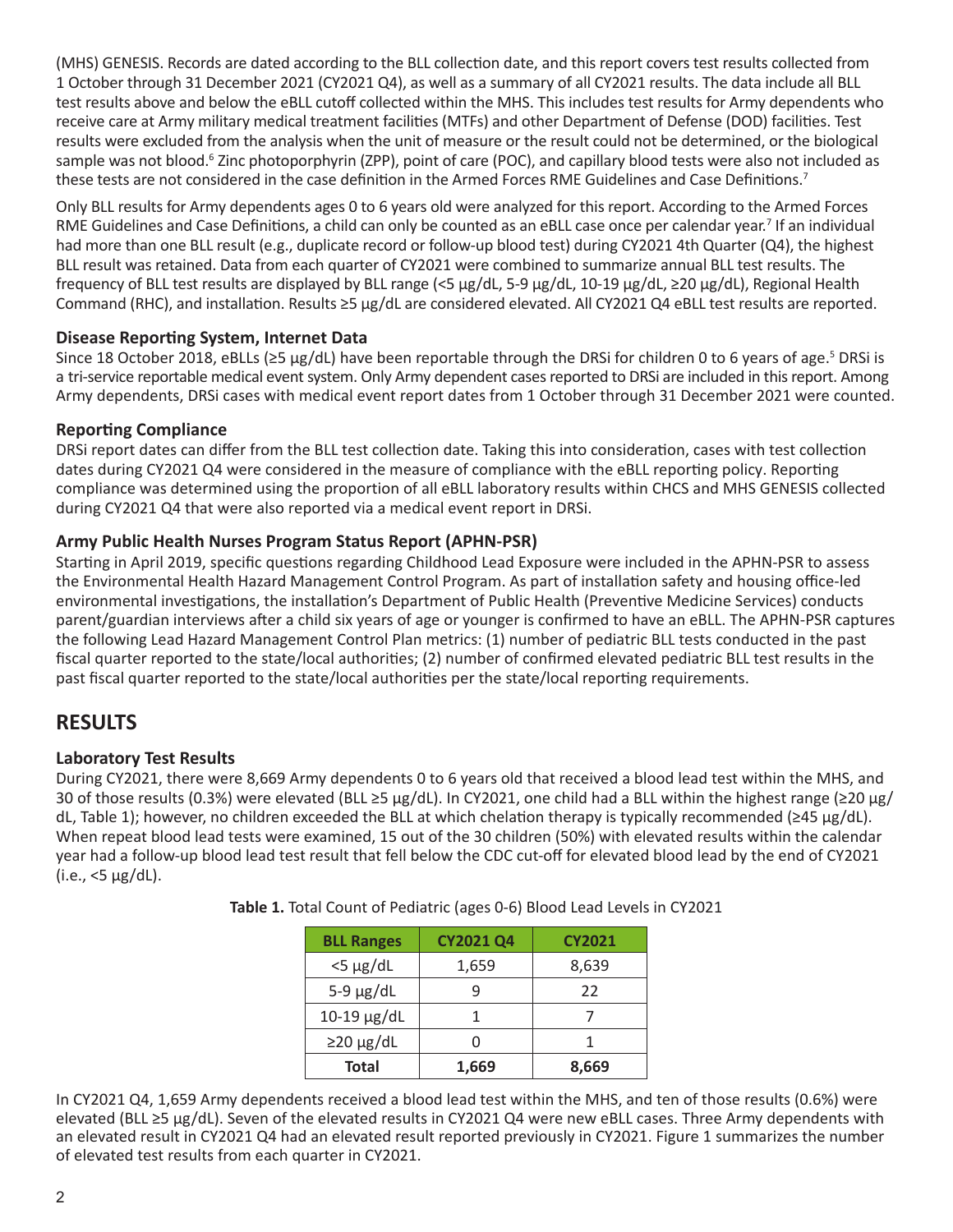

**Figure 1.** Number of Elevated Blood Lead Cases (≥5 µg/dL) by Month in CY2021 Data source: CHCS HL7 and MHS GENESIS

With the highest test result from the calendar year retained for each dependent, Table 2 summarizes the BLLs by RHC and installation. Elevated BLL results came from Fort (Ft) Bliss (3), Ft Bragg (5), Ft Campbell (1), Ft Drum (3), Ft Hood (2), Ft Lee (1), Ft Leonard Wood (1), Ft Riley (1), Ft Rucker (1), Ft Sill (5), Ft Stewart (3), Joint Base San Antonio (2), Walter Reed National Military Medical Center (NMMC) (1), and Dover Air Force Base (1). Appendix A shows a list of U.S. Air Force (USAF), Marine Corps, and Navy locations where Army dependents received BLL testing during CY2021.

|                                | <b>BLL Ranges</b> |                |                  |                     |                |
|--------------------------------|-------------------|----------------|------------------|---------------------|----------------|
| <b>REGION</b>                  | $<$ 5 $\mu$ g/dL  | $5-9 \mu g/dL$ | 10-19 $\mu$ g/dL | $\geq$ 20 µg/dL     | <b>Total</b>   |
| <b>ATLANTIC</b>                |                   |                |                  |                     |                |
| <b>Aberdeen Proving Ground</b> | 100               | $\mathbf{0}$   | $\pmb{0}$        | $\mathbf 0$         | 100            |
| Carlisle Barracks              | 16                | $\Omega$       | 0                | $\mathbf 0$         | 16             |
| <b>Ft Belvoir</b>              | 244               | $\overline{0}$ | $\mathbf 0$      | $\mathbf 0$         | 244            |
| <b>Ft Benning</b>              | 239               | 0              | 0                | $\mathsf{O}\xspace$ | 239            |
| Ft Bragg <sup>*</sup>          | 1,130             | $\overline{4}$ | $\overline{1}$   | $\overline{0}$      | 1,135          |
| Ft Campbell*                   | 214               | $\mathbf{1}$   | $\mathsf 0$      | $\mathbf 0$         | 215            |
| <b>Ft Detrick</b>              | 27                | $\mathbf 0$    | $\mathbf 0$      | $\pmb{0}$           | 27             |
| Ft Drum <sup>*</sup>           | 335               | $\overline{2}$ | $\mathbf{1}$     | $\mathsf{O}\xspace$ | 338            |
| <b>Ft Gordon</b>               | 12                | $\overline{0}$ | $\overline{0}$   | $\overline{0}$      | 12             |
| Ft Jackson                     | 36                | 0              | $\mathbf 0$      | $\mathbf 0$         | 36             |
| <b>Ft Knox</b>                 | 166               | $\overline{0}$ | $\overline{0}$   | $\overline{0}$      | 166            |
| Ft Lee*                        | 139               | 0              | $\mathbf{1}$     | $\mathsf{O}\xspace$ | 140            |
| <b>Ft Meade</b>                | 144               | $\overline{0}$ | $\overline{0}$   | $\overline{0}$      | 144            |
| Ft Rucker*                     | 110               | 0              | 0                | $\mathbf{1}$        | 111            |
| Ft Stewart*                    | 254               | $\overline{3}$ | $\overline{0}$   | $\overline{0}$      | 257            |
| Redstone Arsenal               | 23                | $\mathsf 0$    | $\mathsf 0$      | $\mathsf{O}\xspace$ | 23             |
| Walter Reed NMMC*              | 66                | $\mathbf{0}$   | $\mathbf{1}$     | $\overline{0}$      | 67             |
| <b>West Point</b>              | 85                | 0              | $\mathbf 0$      | $\mathbf 0$         | 85             |
| <b>CENTRAL</b>                 |                   |                |                  |                     |                |
| Ft Bliss*                      | 1,032             | $\overline{2}$ | $\mathbf{1}$     | $\mathsf{O}\xspace$ | 1,035          |
| <b>Ft Carson</b>               | 136               | $\overline{0}$ | $\overline{0}$   | $\overline{0}$      | 136            |
| Ft Hood*                       | 1,109             | $\mathbf{1}$   | $\mathbf{1}$     | 0                   | 1,111          |
| Ft Huachuca                    | $\overline{4}$    | $\overline{0}$ | $\mathbf 0$      | $\mathbf{0}$        | $\overline{4}$ |
| Ft Irwin                       | 25                | 0              | 0                | $\mathsf{O}\xspace$ | 25             |
| Ft Leavenworth                 | 77                | $\overline{0}$ | $\mathbf 0$      | $\pmb{0}$           | 77             |
| Ft Leonard Wood*               | 135               | $\mathbf{1}$   | 0                | $\mathbf 0$         | 136            |
| <b>Ft Polk</b>                 | 180               | $\overline{0}$ | $\overline{0}$   | $\mathbf 0$         | 180            |

**Table 2.** Pediatric (ages 0–6) Blood Lead Levels (BLL), by Region and Installation, CY2021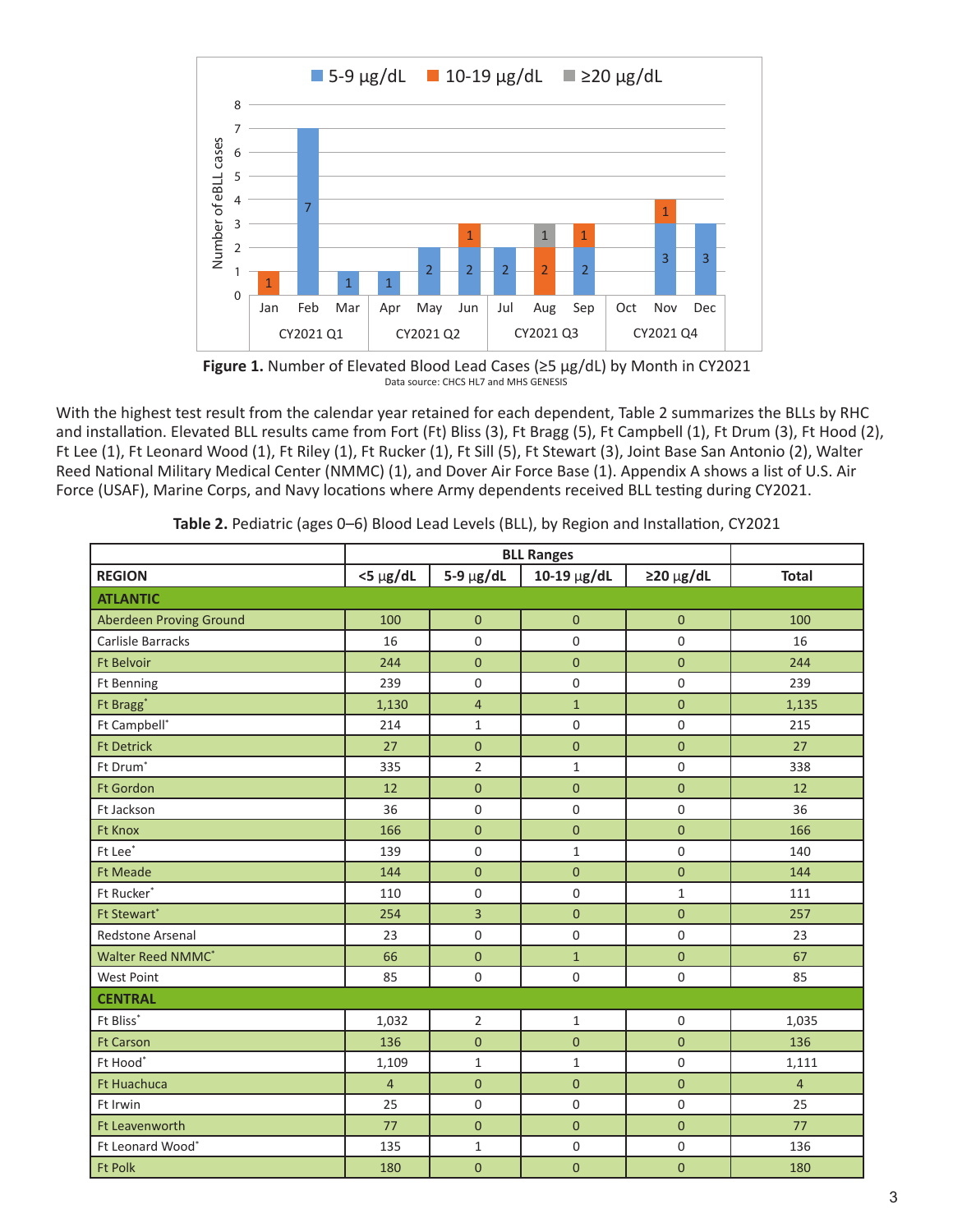| Table 2 (continued). Pediatric (ages 0-6) Blood Lead Levels (BLL), by Region and Installation, CY2021 |  |
|-------------------------------------------------------------------------------------------------------|--|
|-------------------------------------------------------------------------------------------------------|--|

| Ft Riley*                        | 214            | $\mathbf{1}$ | 0                   | $\Omega$       | 215            |
|----------------------------------|----------------|--------------|---------------------|----------------|----------------|
| Ft Sill*                         | 212            | 5            | $\overline{0}$      | $\overline{0}$ | 217            |
| White Sands Missile Range        | $\mathbf{1}$   | $\Omega$     | 0                   | 0              | $\mathbf{1}$   |
| <b>PACIFIC</b>                   |                |              |                     |                |                |
| <b>Camp Humphreys</b>            | 8              | $\mathbf{0}$ | $\overline{0}$      | $\overline{0}$ | 8              |
| Camp Zama                        | $\overline{2}$ | $\mathsf 0$  | $\mathbf 0$         | $\mathbf 0$    | $\overline{2}$ |
| <b>Ft Shafter</b>                | 139            | $\mathbf{0}$ | $\overline{0}$      | $\overline{0}$ | 139            |
| Ft Wainwright                    | 33             | $\mathbf 0$  | $\mathsf{O}\xspace$ | $\mathsf 0$    | 33             |
| <b>Schofield Barracks</b>        | 527            | $\mathbf{0}$ | $\overline{0}$      | $\overline{0}$ | 527            |
| <b>EUROPE</b>                    |                |              |                     |                |                |
| Grafenwoehr                      | 16             | $\mathbf 0$  | $\mathbf 0$         | 0              | 16             |
| Hohenfels/Amberg                 | 10             | $\mathbf{0}$ | $\overline{0}$      | $\overline{0}$ | 10             |
| Kaiserslautern                   | 3              | $\mathbf 0$  | $\mathbf 0$         | $\mathbf 0$    | 3              |
| Landstuhl                        | 83             | $\mathbf{0}$ | $\overline{0}$      | $\overline{0}$ | 83             |
| Vicenza                          | 3              | $\Omega$     | $\mathbf 0$         | $\mathbf 0$    | 3              |
| <b>Vilseck</b>                   | 54             | $\mathbf{0}$ | $\overline{0}$      | $\overline{0}$ | 54             |
| Wiesbaden                        | 44             | $\Omega$     | $\mathbf 0$         | 0              | 44             |
| <b>JOINT BASES</b>               |                |              |                     |                |                |
| Joint Base Elmendorf-Richardson  | 34             | $\Omega$     | $\mathbf 0$         | 0              | 34             |
| Joint Base Langley-Eustis        | 217            | $\mathbf{0}$ | $\overline{0}$      | $\overline{0}$ | 217            |
| Joint Base Lewis-McChord         | 18             | $\Omega$     | 0                   | 0              | 18             |
| Joint Base Little Creek-Ft Story | 5              | $\mathbf{0}$ | $\overline{0}$      | $\overline{0}$ | 5              |
| Joint Base McGuire-Dix-Lakehurst | 24             | $\mathbf 0$  | $\mathbf 0$         | 0              | 24             |
| Joint Base Meyer-Henderson Hall  | 24             | $\mathbf{0}$ | $\overline{0}$      | $\overline{0}$ | 24             |
| Joint Base San Antonio*          | 443            | $\mathbf{1}$ | $\mathbf 1$         | $\mathbf 0$    | 445            |
| <b>USAF MTF**</b>                |                |              |                     |                |                |
|                                  | 370            | $\mathbf{1}$ | $\mathbf 0$         | $\mathbf 0$    | 371            |
| <b>NAVAL/MARINE CORPS MTF**</b>  |                |              |                     |                |                |
|                                  | 117            | $\mathbf 0$  | $\mathbf 0$         | 0              | 117            |

\* elevated blood lead level (eBLL ≥5 µg/dL) result in CY2021 \*\* list of USAF, Naval, and Marine Corps locations in Appendix A

#### **DRSi Reporting Results**

Seven eBLL cases among Army dependents were reported during CY2021 Q4 in DRSi. A total of 24 eBLL cases among Army dependents were reported to DRSi in CY2021. Table 3 summarizes the locations of the cases.

**Table 3.** Locations Where Elevated Blood Lead Levels (eBLL) Were Reported through DRSi, CY2021

|                          | <b>Number of eBLL<sup>*</sup> reports</b> |                |  |
|--------------------------|-------------------------------------------|----------------|--|
| <b>INSTALLATION</b>      | <b>CY2021 Q4</b>                          | <b>CY2021</b>  |  |
| <b>Ft Bliss</b>          | 0                                         | 4              |  |
| <b>Ft Bragg</b>          | $\overline{2}$                            | 5              |  |
| <b>Ft Campbell</b>       | $\mathbf{1}$                              | $\mathbf{1}$   |  |
| <b>Ft Carson</b>         | $\mathbf{1}$                              | $\mathbf{1}$   |  |
| <b>Ft Drum</b>           | 1                                         | 1              |  |
| <b>Ft Hood</b>           | $\Omega$                                  | $\overline{2}$ |  |
| <b>Ft Leonard Wood</b>   | O                                         | 1              |  |
| <b>Ft Rucker</b>         | $\Omega$                                  | 1              |  |
| Ft Sill                  | 1                                         | 5              |  |
| Joint Base Lewis-McChord | 0                                         | 1              |  |
| Joint Base San Antonio   | 1                                         | $\mathfrak{p}$ |  |
| Total                    | 7                                         | 24             |  |

\*eBLL ≥5 µg/dL

Note: Case counts are based on DRSi reporting date and may not reflect the counts in Table 1.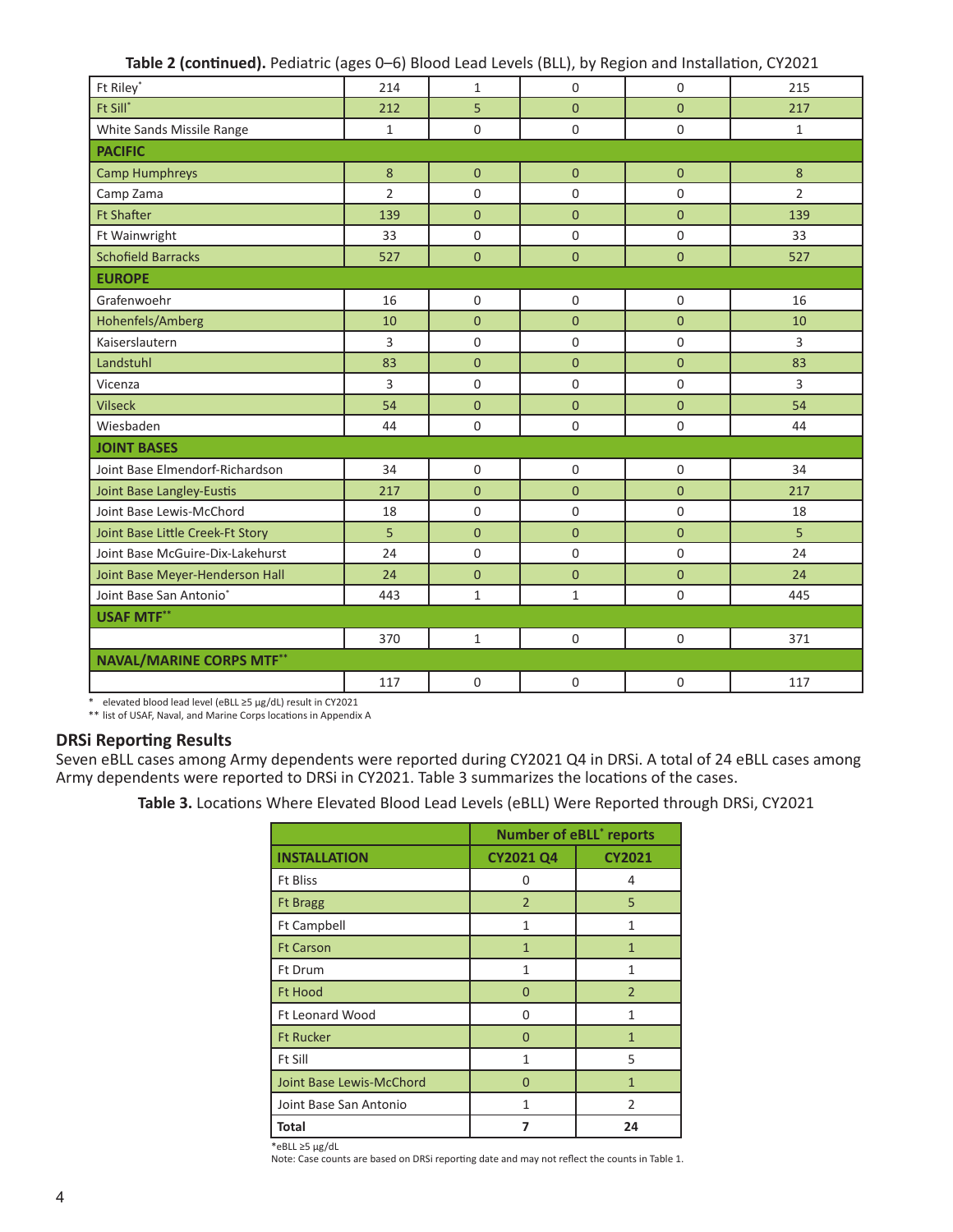#### **Reporting Compliance**

Two out of the seven new eBLL cases identified in the CHCS and MHS GENESIS laboratory data system were reported to DRSi; a 29% reporting compliance for CY2021 Q4. Both cases were reported during CY2021 Q4. Ft Drum and Ft Stewart each had two unreported eBLL cases from CY2021 Q4, and Ft Lee had one unreported eBLL case from the same time period.

#### **Army Public Health Nurses Program Status Report (APHN-PSR)**

The results of the APHN-PSR indicated that a total of 790 BLL test results were reported to State and/or local authorities during CY2021 Q4 (Table 4). The APHN-PSR question related to pediatric lead is relevant for installations located in State and local jurisdictions that require reporting of all BLL tests, including test results below 5 µg/dL (e.g., Louisiana, New York, North Carolina). RHC-Central reported the most BLL test results to State and local authorities (n=334) followed by RHC-Atlantic (n=283). Three (0.4%) of those results were elevated.

| <b>REGION</b>              | Number of BLL tests reported<br>to the state/local authorities | Number of eBLL tests reported<br>to the state/local authorities |  |
|----------------------------|----------------------------------------------------------------|-----------------------------------------------------------------|--|
| <b>ATLANTIC</b>            |                                                                |                                                                 |  |
| <b>Ft Belvoir</b>          | 120                                                            | $\mathbf 0$                                                     |  |
| <b>Ft Benning</b>          | 95                                                             | $\mathbf{0}$                                                    |  |
| Ft Bragg                   | $\mathbf{1}$                                                   | $\mathbf{1}$                                                    |  |
| <b>Ft Gordon</b>           | $\mathbf{1}$                                                   | $\mathbf{0}$                                                    |  |
| Ft Lee                     | $\mathbf{1}$                                                   | 0                                                               |  |
| Joint Base Langley-Eustis  | 55                                                             | $\mathbf{0}$                                                    |  |
| <b>Redstone Arsenal</b>    | 10                                                             | $\mathbf 0$                                                     |  |
| <b>CENTRAL</b>             |                                                                |                                                                 |  |
| <b>Ft Bliss</b>            | 216                                                            | $\mathbf 0$                                                     |  |
| <b>Ft Hood</b>             | $\mathbf{1}$                                                   | $\mathbf{1}$                                                    |  |
| Ft Huachuca                | 4                                                              | $\mathbf 0$                                                     |  |
| <b>Ft Irwin</b>            | 18                                                             | $\mathbf{0}$                                                    |  |
| Ft Polk                    | 28                                                             | 0                                                               |  |
| <b>Ft Sill</b>             | $\mathbf{1}$                                                   | $\mathbf{0}$                                                    |  |
| Joint Base San Antonio     | 66                                                             | 1                                                               |  |
| <b>PACIFIC</b>             |                                                                |                                                                 |  |
| Tripler/Schofield Barracks | 170                                                            | $\mathbf 0$                                                     |  |
| <b>EUROPE</b>              |                                                                |                                                                 |  |
| Baumholder                 | 3                                                              | $\mathbf 0$                                                     |  |

**Table 4.** Blood Lead Levels (BLL) Reported through the APHN-PSR, by Region and Installation, CY2021 Q4

Note: Installations that are not listed did not report BLL tests or elevated BLL (≥5 µg/dL) tests.

## **DISCUSSION**

Approximately 0.3% of the BLL tests performed in CY2021 (1 January – 31 December 2021) were elevated. Among Army dependents tested within the MHS, the annual rate of eBLL in CY2021 was 3.5 per 1,000 child dependents, and is similar to the annual rate of eBLL in CY2019 (3.8 per 1,000 child dependents), but slightly lower than the CY2020 rate of 5.1 per 1,000. The number of Army dependents tested during CY2021 compared to CY2020 (n=10,059 BLL tests) decreased by 14%. It is unclear whether the decrease in dependents tested for blood lead is due to the continued impact on preventive care during the pandemic or if more dependents are seeking care outside the MHS.<sup>8</sup>

Since there is no safe level of lead in the blood, the Army will continue its Lead Hazard Management Control Program to prevent childhood lead exposure and monitor children with an eBLL to ensure each case receives proper treatment and management. Reporting eBLLs to DRSi is an important aspect of that control and prevention program, and military MTFs reached 29% reporting compliance this quarter. This is the lowest quarterly reporting compliance in CY2021 ( $Q1 - Q3$ ) range: 67-88%). While RME reporting has become more challenging during the COVID-19 pandemic, improvement of eBLL case reporting is critical to reliably identify installations where children may be at increased risk of lead exposure. Children with an eBLL are reportable to DRSi once per calendar year. The CY2021 reporting year has ended, and a new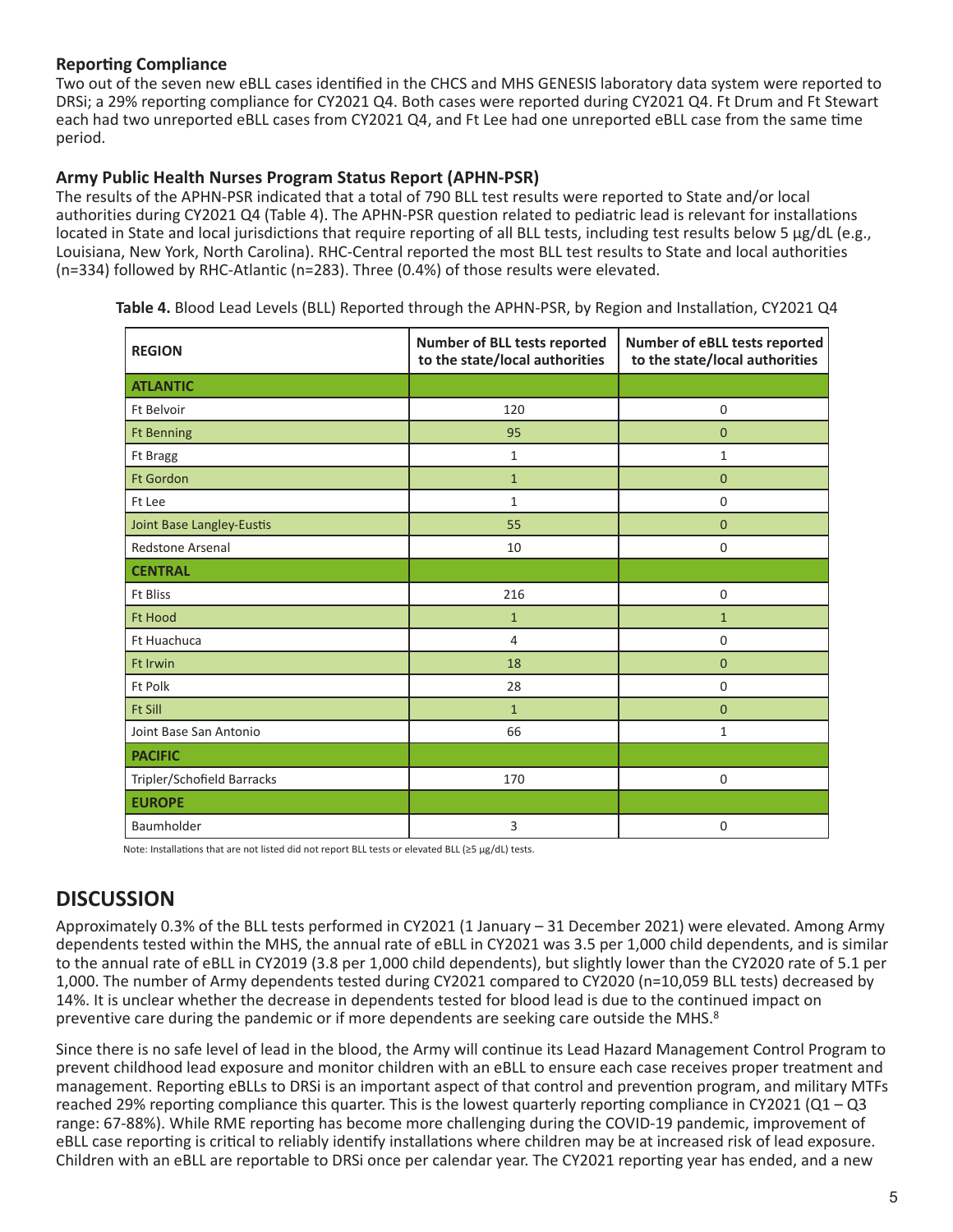medical event report should be submitted for any cases reported in CY2021 with an elevated result on a repeat test in CY2022. Contact the Disease Epidemiology Branch (usarmy.apg.medcom-aphc.mbx.disease-epidemiologyprogram13@ mail.mil) for any questions regarding DRSi reporting of eBLLs.

## **LIMITATIONS**

This report may not include all Army dependent BLL test results. The NMCPHC extracted the BLL results from CHCS one month after the end of Q4 to minimize the chance of missing any results collected during that quarter; however, it is still possible that some of the results were not certified by this time. The inclusion of MHS GENESIS laboratory data in this report is still new. The MHS GENESIS data provided by the NMCPHC was included in this report to provide some visibility on the installations that have converted to that electronic medical record system (at the time of this publication, these include: Ft Carson, Ft Irwin, Ft Leavenworth, Ft Leonard Wood, Ft Riley, Ft Shafter, Ft Wainwright, JB Lewis-McChord, JB Elmendorf-Richardson, Presidio of Monterey, and Schofield Barracks); however, the quality and completeness of this data is still being examined by the NMCPHC. In addition, only BLLs collected within the MHS are available through either CHCS or MHS GENESIS, meaning blood samples collected and tested outside the MHS are not represented in this report.

To improve BLL surveillance, the Army established a RME for eBLLs in children 0 to 6 years old. The Air Force similarly reports eBLLs through DRSi. However, the Navy relies solely on laboratory data and is not reporting eBLLs through DRSi, so it is possible that these cases will not be immediately visible to APHC. However, the data from CHCS/MHS GENESIS show that there were no eBLLs among the Army dependents who received BLL tests at Navy/Marine Corps MTFs.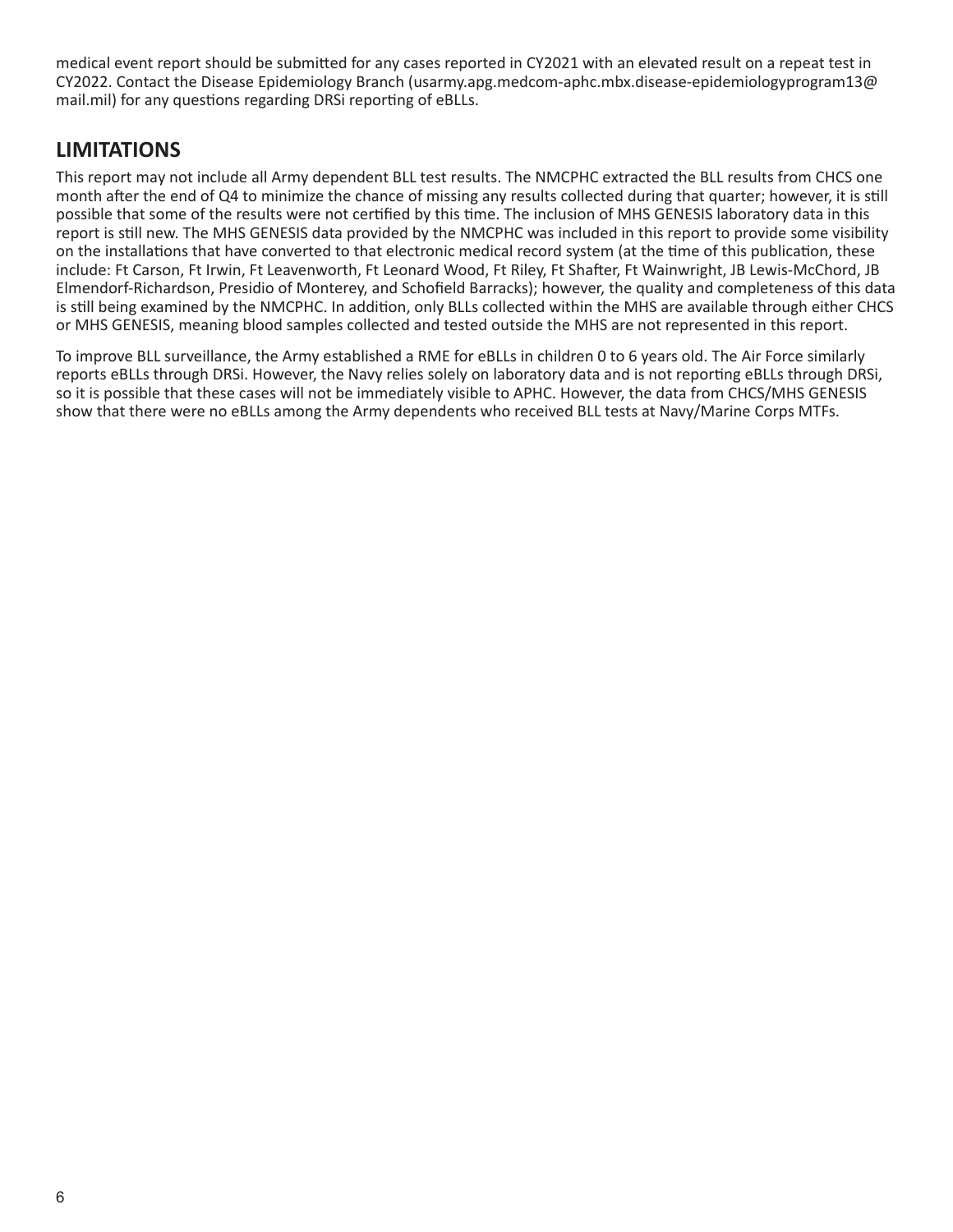## **REFERENCES**

- 1. "Protect Your Family from Exposures to Lead," United States Environmental Protection Agency (EPA). https://www.epa.gov/lead/protect-your-familyexposures-lead#sl-home
- 2. EPA. 2018. *Federal Action Plan to Reduce Childhood Lead Exposure and Associated Health Impacts.* President's Task Force on Environmental Health Risks and Safety Risks to Children. https://www.epa.gov/sites/production/files/2018-12/documents/fedactionplan\_lead\_final.pdf
- 3. Council on Environmental Health. 2016. Prevention of Childhood Lead Toxicity. *Pediatrics*. 138(1):e20161493. doi: 10.1542/peds.2016-1493
- 4. "Blood Lead Reference Value," Centers for Disease Control and Prevention (CDC). https://www.cdc.gov/nceh/lead/data/blood-lead-reference-value.htm
- 5. Memorandum, Department of the Army, October 17, 2018; OTSG/MEDCOM Policy Memo 18-064. Subject: *Preventing Childhood Lead Exposure Lead Hazard Management.*
- 6. Navy and Marine Corps Public Health Center EpiData Center Department. 2019. *NMCPHC-EDC-TR-061-2019, DOD Quarterly Pediatric Lead Report, CY 2018 Q4.*
- 7. Defense Health Agency. 2020. *Armed Forces Reportable Medical Events Guidelines and Case Definitions.* https://health.mil/Military-Health-Topics/ Combat-Support/Armed-Forces-Health-Surveillance-Branch/Reports-and-Publications
- 8. Lebrun-Harris LA, Sappenfield OR, and Warren MD. 2021. Missed and Delayed Preventive Health Care Visits Among US Children Due to the COVID-19 Pandemic. *Public Health Rep.* Online ahead of print. doi: 10.1177/00333549211061322

For more information: APHC Lead Information for Healthcare Providers (https://phc.amedd.army.mil/topics/workplacehealth/ih/Pages/leadproviders.aspx) Contact us: APHC Disease Epidemiology Program (usarmy.apg.medcom-aphc.mbx.disease-epidemiologyprogram13@mail.mil)